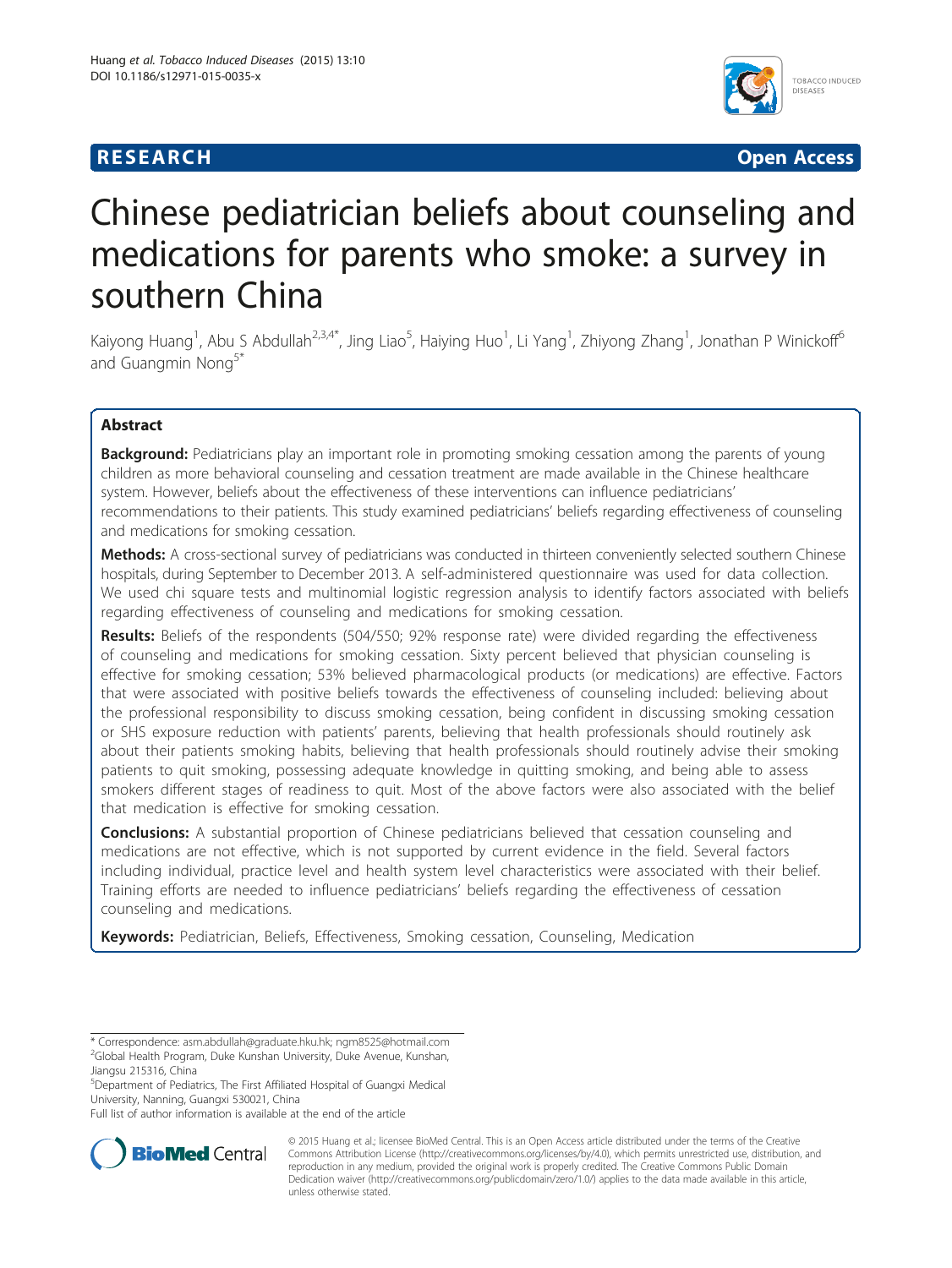#### Background

China is the world's largest producer and consumer of tobacco with 350 million smokers [[1\]](#page-10-0). China has 740 million non-smokers passively exposed to SHS, including 180 million children under the age of 15 [\[2,3](#page-10-0)]. At present, an estimated 1 million deaths from smoking occur in China each year, and if the current smoking rates continue, as many as 100 million people currently under the age of 30 in China will die from tobacco use [\[1,2](#page-10-0)]. Thus, it is clear that tobacco control efforts in China must be intensified to combat the tobacco-induced morbidity and mortality.

Smoking cessation is a priority for preventing smokingattributable disease and reducing its burden [[4](#page-10-0),[5](#page-10-0)]. However, promotion of smoking cessation counseling and cessation medications by physicians is an obstacle for China [[6](#page-10-0)]. Among the physicians group, pediatricians who can address both secondhand smoke (SHS) exposure to children as well as parental smoking cessation are in a critical position. Because, the SHS exposure to children due to parental tobacco use is a serious and prevalent health issue, with over twenty-four percent of children living in a home with a smoking parent [[7](#page-10-0)]. Parental smokers often see their child's doctor more frequently than their own, with an average of over 10 visits in the first two years of a child's life [[8,9](#page-10-0)]. However, very small proportions of pediatrician's visits by a smoker result in cessation counseling or prescription for an effective smoking cessation medication [[10](#page-10-0)]. It was argued that physicians are more likely to recommend treatments that they believe are effective [[11](#page-10-0)]. In studies among physicians in overseas, belief regarding the effectiveness of counseling and cessation medications varied [[12-14\]](#page-10-0) with a substantial proportion holding misconceptions about the intervention effectiveness [[13,14](#page-10-0)]. An exploratory study among Chinese pediatricians also reported misconceptions about the effectiveness of counseling and medications for smoking cessation [[15](#page-10-0)]. Therefore, it is critical that the Chinese pediatrician's beliefs are appropriate and evidencebased as they play a key role in clinical decision making. This study describes the beliefs of a sample of Chinese pediatricians regarding the effectiveness of counseling and medication for tobacco dependency treatment.

#### Methods

#### Sample

Participants were pediatricians working in the conveniently selected thirteen hospitals (twelve grade III and one grade I) in four major cities of Guangxi province (a Southern Chinese province), the People's Republic of China.

## Data collection

A standardized Mandarin Chinese language questionnaire was used for data collection. Questionnaires were distributed through the director of pediatrics department in each of the participating hospitals. The director distributed a

copy of the questionnaire to each pediatrician working in his or her department and requested them to put the completed questionnaire in a sealed envelope and drop the questionnaire in the designated box kept in the doctor's office. Our study coordinator then collected the sealed questionnaire from each of the directors. For clarity on any unfinished questions, our study coordinator contacted the individual pediatrician by telephone. To compensate for their time, each participant was given a cash amount of RMB 100 (\$15). The study was approved by the institutional review board of Guangxi Medical University.

#### Questionnaire

The questionnaire was developed with reference to the questionnaires previously used by the investigators team in the United States [\[9\]](#page-10-0) and in China [[6](#page-10-0)]. The questionnaire obtained demographic information on the subject's demographic background (sex, age, physician type, number of years studied at medical school), smoking behavior (smoker, non-smoker) and other questions on "counseling practices for smoking cessation and secondhand smoke (SHS) exposure to children", "perceiving barriers for smoking cessation service", "whether their workplace is smoke-free", "whether they received any training on smoking cessation counseling", which should be answered "yes" or "no".

Belief of effectiveness for smoking cessation counseling was assessed by asking "physician counseling about smoking cessation is a cost-effective intervention compared to other preventive interventions?", with response categories of "strongly agree, agree, disagree and strongly disagree". Belief of effectiveness for pharmacological products was assessed by asking, "pharmacological products or medications (i.e., nicotine patch, nicotine gum, nicotine lozenges, bupropion, varenicline) are effective in helping smokers quit smoking", with response categories of "strongly agree, agree, disagree and strongly disagree". And responses were categorized as 1 for "strongly agree and agree", 2 for "disagree and strongly disagree".

#### Analyses

Two members of the research team coded each questionnaire and entered all data with Epidata 3.1, and then made a data consistency check. We used  $\chi^2$  procedures to compare differences between the belief of effectiveness and demographic characteristics or other relevant variables, and then used multinomial logistic regression analysis to analyze the factors with p-value <0.2 in  $\chi^2$ procedures. A p-value of <0.05 (two-tailed) was considered statistically significant.

#### Results

#### Demographic and other characteristics

A total of 550 questionnaires were handed out and 504 pediatricians completed the questionnaires, with a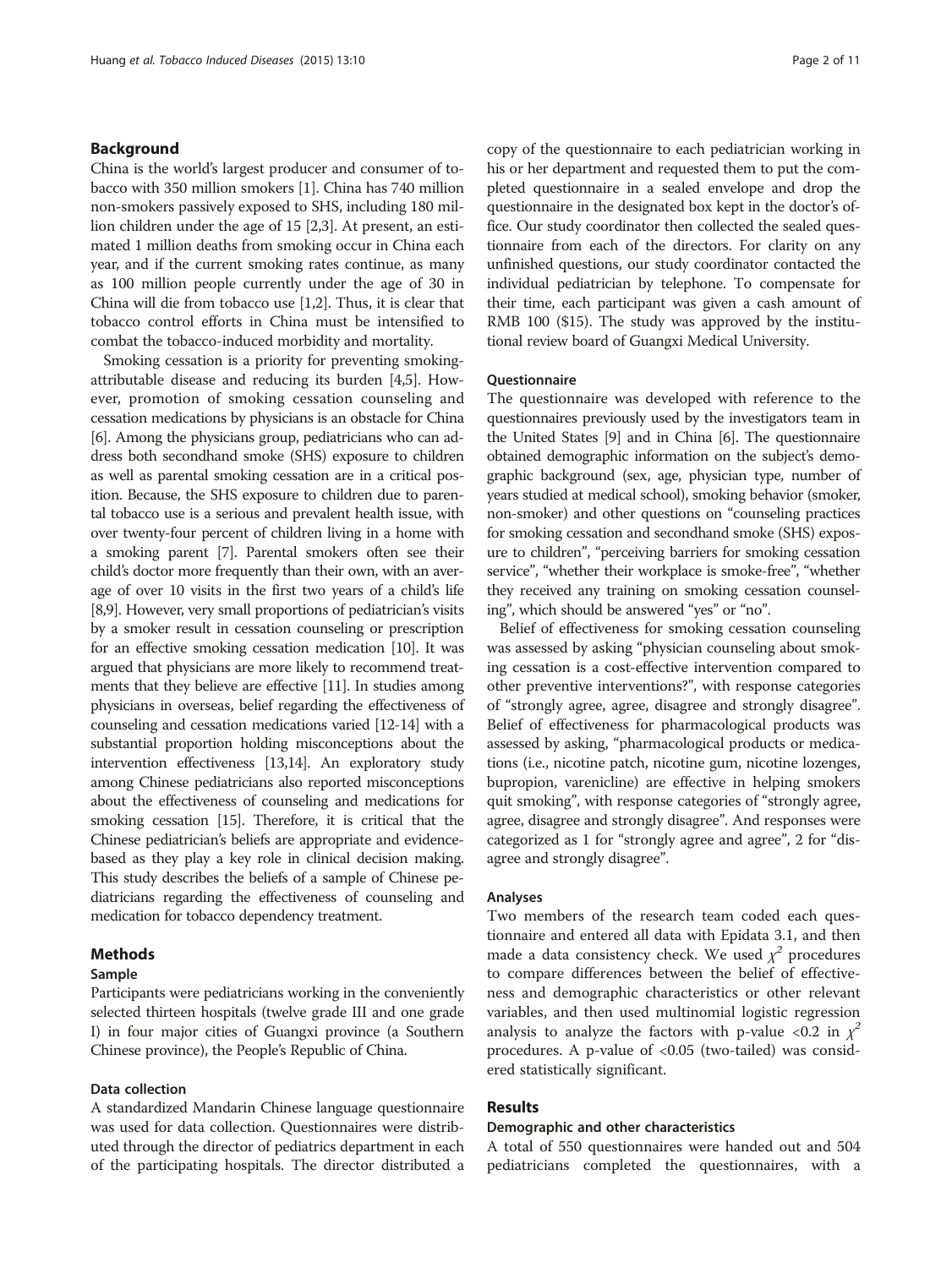response rate of 92% (504/550). Response rates were almost identical in all the hospitals. Of the respondents, 64% were female, 77% received 5 years of education at medical school and 17% were current smokers (Table [1](#page-3-0)). More than one-third of the respondents didn't hear about e-cigarettes. As a non-smoker, 46% of all pediatricians inhaled secondhand smoke for more than 15 minutes daily for more than 1 day during the past week; 81% of the samples didn't receive formal training in smoking cessation and 64% of all pediatricians didn't read China smoking cessation guidelines. Of the respondents, 60% and 53% believed that physician counseling and pharmacological products are effective for smoking cessation, respectively.

#### The belief that physician counseling is effective for smoking cessation

Table [2](#page-4-0) describes the pediatrician's beliefs regarding effectiveness of smoking cessation counseling. A significantly higher proportion of female (64%) than male (54%) pediatricians believed that cessation counseling is effective ( $p < .05$ ). A higher proportion of pediatricians who reported that their hospital have a policy to advise smokers to quit smoking (64%) than those which have no policy (55%) believed that cessation counseling were effective  $(p < .05)$ . Pediatricians who received formal training in smoking cessation (71%) than those who did not receive training (58%) believed that cessation counseling were effective  $(p < .02)$ . A significantly higher proportion of those who had read China smoking cessation guidelines (66%) than those who did not hear about the guidelines (49%) believed that cessation counseling is effective  $(p < .05)$ . Other significant characteristics related to the belief that cessation counseling is effective included being confident (65%) than not at all confident (32%) in discussing smoking or SHS exposure reduction with parents, believing that pediatricians can help parents stop smoking (77%) than not believing so (40%), in the usual practice advising (64%) than not advising (17%) parents not to smoke around children, agreeing (65%) than not agreeing (37%) with the statements that health professionals should routinely ask about parents smoking habits, believing (69%) than not believing (27%) that health professionals should advise smoking parents to quit smoking, believing that they possess adequate knowledge (81%) than not believing so (56%) to help parents in quitting smoking, and those who could assess smokers different stages of readiness to quit (75%) than those who do not believe so (58%).

Multinomial logistic regression analysis showed that "believing about the professional responsibility to discuss smoking cessation", "being confident in discussing smoking cessation or SHS exposure reduction with patients' parents", "believing that health professionals should

routinely ask about their patients smoking habits", "believing that health professionals should routinely advise their smoking patients to quit smoking", "possessing adequate knowledge in quitting smoking", and "being able to assess smokers different stages of readiness to quit" were the factors associated with the belief that physician counseling is effective for smoking cessation (see Table [3\)](#page-6-0).

#### The belief that pharmacological products are effective for smoking cessation

Table [4](#page-7-0) describes that nine factors were associated with pediatrician's beliefs regarding the effectiveness of pharmacological products for smoking cessation. These factors are: receiving (65%) than not receiving (50%) formal training in smoking cessation ( $p < .02$ ), reading (66%) than not reading (53%) China smoking cessation guidelines ( $p < .01$ ), being confident (55%) than not at all confident (38%) in discussing smoking or SHS exposure reduction with parents  $(p < .01)$ , believing that pediatricians can help parents stop smoking  $(67%)$  than not believing so  $(35%)$   $(p < .001)$ , in the usual practice advising (55%) than not advising (23%) parents not to smoke around children  $(p < .001)$ , agreeing (59%) than not agreeing (29%) with the statements that health professionals should routinely ask about parents smoking habits  $(p < .001)$ , believing  $(61%)$  than not believing (24%) that health professionals should advise smoking parents to quit smoking  $(p < .001)$ , believing that they possess adequate knowledge (74%) to help parents in quitting smoking than not believing so  $(48%)$  (p < .001), and those who could assess smokers different stages of readiness to quit (67%) than those who do not believe so  $(50\%)$  (p < .01).

Multinomial logistic regression analysis showed that "being confident in discussing smoking cessation or SHS exposure reduction with patients' parents", "believing that pediatricians can help parents stop smoking", "believing that health professionals should routinely ask about their patients smoking habits", "believing that health professionals should routinely advise their smoking patients to quit smoking", "possessing adequate knowledge in quitting smoking", and "being able to assess smokers different stages of readiness to quit" were the factors associated with the belief that pharmacological products are effective for smoking cessation (See Table [5\)](#page-9-0).

#### **Discussion**

To the best of our knowledge, this is the first study of pediatrician beliefs regarding the effectiveness of counseling and pharmacological products for smoking cessation in a developing country and in China. In the current study, 79% pediatricians did not receive any formal training on tobacco control or smoking cessation, although 84% of the pediatricians were very or somewhat confident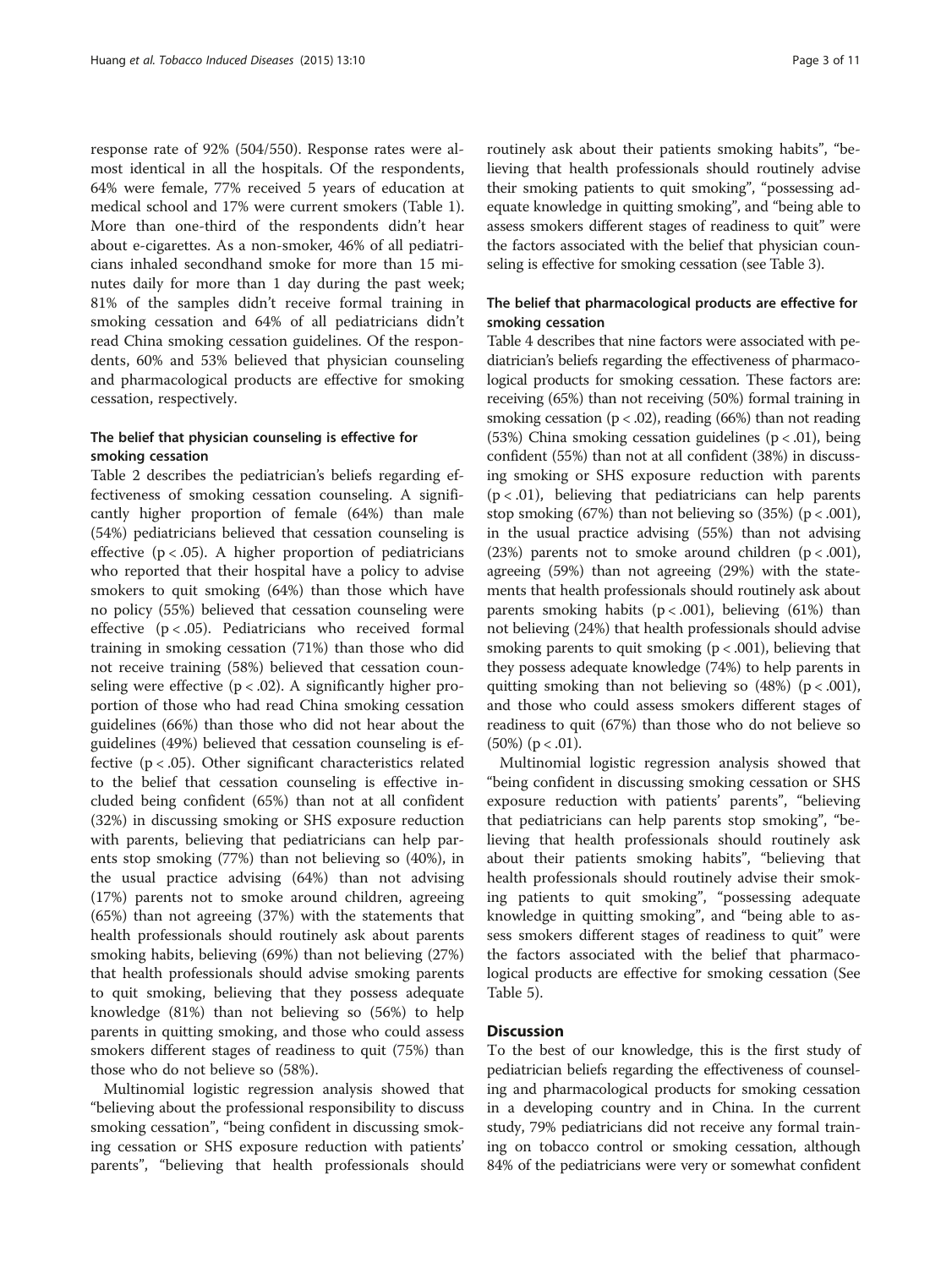<span id="page-3-0"></span>

| Table 1 Demographic and other characteristics of survey |  |  |  |
|---------------------------------------------------------|--|--|--|
| sample, Guangxi, China 2013 (n = 504)                   |  |  |  |

| <b>Variables</b>                                                  | Ν   | %  |
|-------------------------------------------------------------------|-----|----|
| Demographic and work environment characteristics                  |     |    |
| Gender                                                            |     |    |
| Male                                                              | 182 | 36 |
| Female                                                            | 322 | 64 |
| Age                                                               |     |    |
| $20 - 30$                                                         | 215 | 43 |
| $31 - 40$                                                         | 159 | 31 |
| 41-50                                                             | 89  | 18 |
| Above 50                                                          | 41  | 8  |
| Physician type                                                    |     |    |
| Resident Physician                                                | 223 | 45 |
| Attending Physician                                               | 151 | 30 |
| Associate Chief Physician                                         | 88  | 17 |
| Chief Physician                                                   | 42  | 8  |
| Number of years studied at medical school                         |     |    |
| 5 Years                                                           | 388 | 77 |
| More than 5 years                                                 | 116 | 23 |
| Tobacco use related characteristics                               |     |    |
| Smoking status                                                    |     |    |
| Current smoker                                                    | 82  | 17 |
| Nonsmoker                                                         | 400 | 83 |
| Use other forms of tobacco                                        |     |    |
| No                                                                | 480 | 95 |
| Yes                                                               | 24  | 5  |
| Heard about e-cigarettes                                          |     |    |
| No                                                                | 178 | 35 |
| Yes                                                               | 326 | 65 |
| Exposed to SHS regularly*                                         |     |    |
| No                                                                | 247 | 54 |
| Yes                                                               | 211 | 46 |
| Received cigarettes as gift or gave cigarettes as gifts to others |     |    |
| Νo                                                                | 423 | 84 |
| Yes                                                               | 81  | 16 |
| Hospital policy characteristics                                   |     |    |
| Have smoke-free policy in the hospital                            |     |    |
| No policy                                                         | 8   | 2  |
| Have policy                                                       | 496 | 98 |
| Hospital have any policy to advise smokers to quit                |     |    |
| No                                                                | 219 | 43 |
| Yes                                                               | 285 | 57 |
| Training and work attitudes                                       |     |    |
| Received formal training in smoking cessation                     |     |    |
| Νo                                                                | 399 | 81 |
|                                                                   |     |    |

| Yes                                                                                                  | 96             | 19 |
|------------------------------------------------------------------------------------------------------|----------------|----|
| Have read China smoking cessation quidelines                                                         |                |    |
| Νo                                                                                                   | 322            | 64 |
| Yes                                                                                                  | 77             | 15 |
| Never heard about it                                                                                 | 105            | 21 |
| Have read international (i.e. US, UK) smoking cessation guidelines                                   |                |    |
| Nο                                                                                                   | 359            | 71 |
| Yes                                                                                                  | 36             | 7  |
| Never heard about it                                                                                 | 109            | 22 |
| Other international quidelines are useful                                                            |                |    |
| No                                                                                                   | $\overline{4}$ | 10 |
| Yes                                                                                                  | 31             | 78 |
| Not Sure                                                                                             | 5              | 12 |
| Believe about the professional responsibility to discuss smoking<br>cessation                        |                |    |
| Pediatricians                                                                                        | 229            | 25 |
| <b>Nurses</b>                                                                                        | 160            | 18 |
| The parent's primary care doctor                                                                     | 379            | 41 |
| Others                                                                                               | 150            | 16 |
| Level of confidence discussing smoking cessation or SHS exposure<br>reduction with patients' parents |                |    |
| Not at all confident                                                                                 | 66             | 13 |
| Somewhat confident                                                                                   | 316            | 63 |
| Very confident                                                                                       | 122            | 24 |
| Beliefs regarding effectiveness of physician counseling for smoking<br>cessation                     |                |    |
| Agree/strongly agree                                                                                 | 304            | 60 |
| Disagree/strongly disagree                                                                           | 200            | 40 |
| Beliefs regarding effectiveness of pharmacological treatment for<br>smoking cessation                |                |    |
| Agree/strongly agree                                                                                 | 266            | 53 |
| Disagree/strongly disagree                                                                           | 238            | 47 |
| Lack of professional training in the area of tobacco cessation<br>counseling is a major barrier      |                |    |
| Yes                                                                                                  | 455            | 94 |
| No                                                                                                   | 27             | 6  |
|                                                                                                      |                |    |

Note: Due to the missing values in some variables, the total number may not equal to the same. \*exposed to SHS for more than 15 minutes daily for more than 1 day in the past week.

about discussing smoking cessation or SHS exposure reduction with children's parents. Studies elsewhere reported low rates of implementation of effective SHS exposure reduction interventions on parents who smoke among the pediatricians [\[16-18\]](#page-10-0). In an earlier study among Chinese parents [[10](#page-10-0)], few parents (8/33, 24%) had positive experiences about the way they have been asked about SHS exposure to the children or about parental smoking status,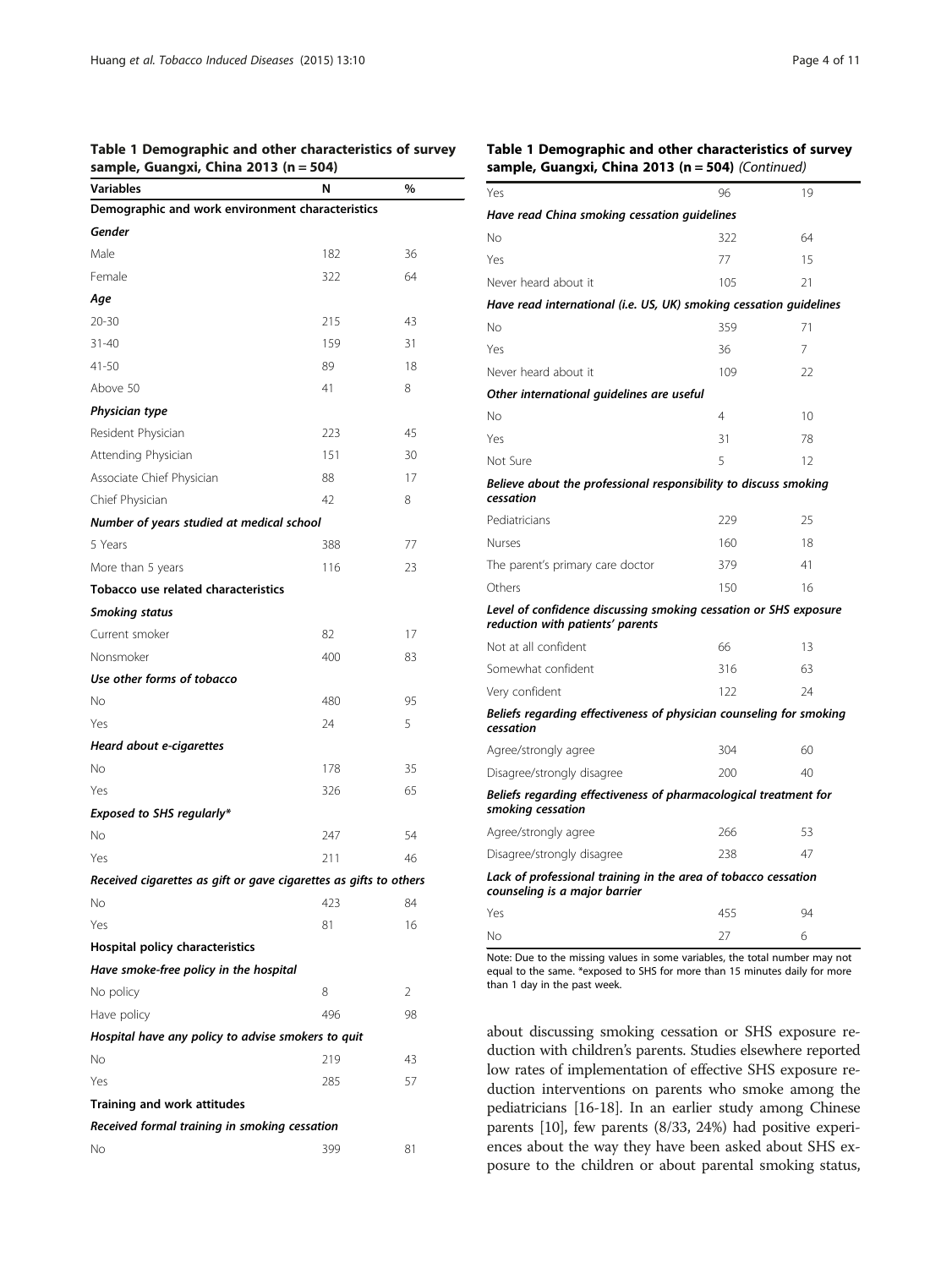| <b>Variables</b>                                                  | Agree/strongly<br>agree | Disagree/strongly<br>disagree | $x^2$ | P value |
|-------------------------------------------------------------------|-------------------------|-------------------------------|-------|---------|
|                                                                   | n (%)                   |                               |       |         |
| Total                                                             | 304 (60)                | 200 (40)                      |       |         |
| Gender                                                            |                         |                               |       |         |
| Male                                                              | 98 (54)                 | 84 (46)                       | 4.984 | 0.026   |
| Female                                                            | 206 (64)                | 116 (36)                      |       |         |
| Ages                                                              |                         |                               |       |         |
| $20 - 30$                                                         | 126 (59)                | 89 (41)                       | 1.977 | 0.577   |
| $31 - 40$                                                         | 93 (58)                 | 66 (42)                       |       |         |
| 41-50                                                             | 59 (66)                 | 30(34)                        |       |         |
| Above 50                                                          | 26 (63)                 | 15(37)                        |       |         |
| Physician type                                                    |                         |                               |       |         |
| Resident Physician                                                | 121 (54)                | 102 (46)                      | 6.825 | 0.078   |
| Attending Physician                                               | 95 (63)                 | 56 (37)                       |       |         |
| Associate Chief Physician                                         | 60 (68)                 | 28 (32)                       |       |         |
| Chief Physician                                                   | 28 (67)                 | 14(33)                        |       |         |
| Number of years studied at medical school                         |                         |                               |       |         |
| 1-5 Years                                                         | 232 (60)                | 156 (40)                      | 0.193 | 0.660   |
| More than 5 years                                                 | 72 (62)                 | 44 (38)                       |       |         |
| <b>Smoking status</b>                                             |                         |                               |       |         |
| Current smoker                                                    | 51 (62)                 | 31 (38)                       | 0.108 | 0.743   |
| Nonsmoker                                                         | 241 (60)                | 159 (40)                      |       |         |
| Use other forms of tobacco                                        |                         |                               |       |         |
| No                                                                | 289 (60)                | 191 (40)                      | 0.031 | 0.861   |
| Yes                                                               | 15 (63)                 | 9(37)                         |       |         |
| Heard about e-cigarettes                                          |                         |                               |       |         |
| No                                                                | 105 (59)                | 73 (41)                       | 0.203 | 0.625   |
| Yes                                                               | 199 (61)                | 127 (39)                      |       |         |
| <b>Exposed to SHS regularly</b>                                   |                         |                               |       |         |
| No                                                                | 158 (64)                | 89 (36)                       | 1.076 | 0.299   |
| Yes                                                               | 125 (59)                | 86 (41)                       |       |         |
| Received cigarettes as gift or gave cigarettes as gifts to others |                         |                               |       |         |
| No                                                                | 251 (59)                | 172 (41)                      | 1.055 | 0.304   |
| Yes                                                               | 53 (65)                 | 28 (35)                       |       |         |
| Hospital have any policy to advise smokers to quit                |                         |                               |       |         |
| No                                                                | 121 (55)                | 98 (45)                       | 4.153 | 0.042   |
| Yes                                                               | 183 (64)                | 102 (36)                      |       |         |
| Received formal training in smoking cessation                     |                         |                               |       |         |
| No                                                                | 231 (58)                | 168 (42)                      | 5.416 | 0.020   |
| Yes                                                               | 68 (71)                 | 28 (29)                       |       |         |
| Have read China smoking cessation guidelines                      |                         |                               |       |         |
| No                                                                | 201 (62)                | 121 (38)                      | 6.833 | 0.033   |
| Yes                                                               | 51 (66)                 | 26 (34)                       |       |         |
| Never heard about it                                              | 52 (49)                 | 53 (51)                       |       |         |

#### <span id="page-4-0"></span>Table 2 Factors associated with the belief that physician counseling is effective for smoking cessation, Guangxi, China 2013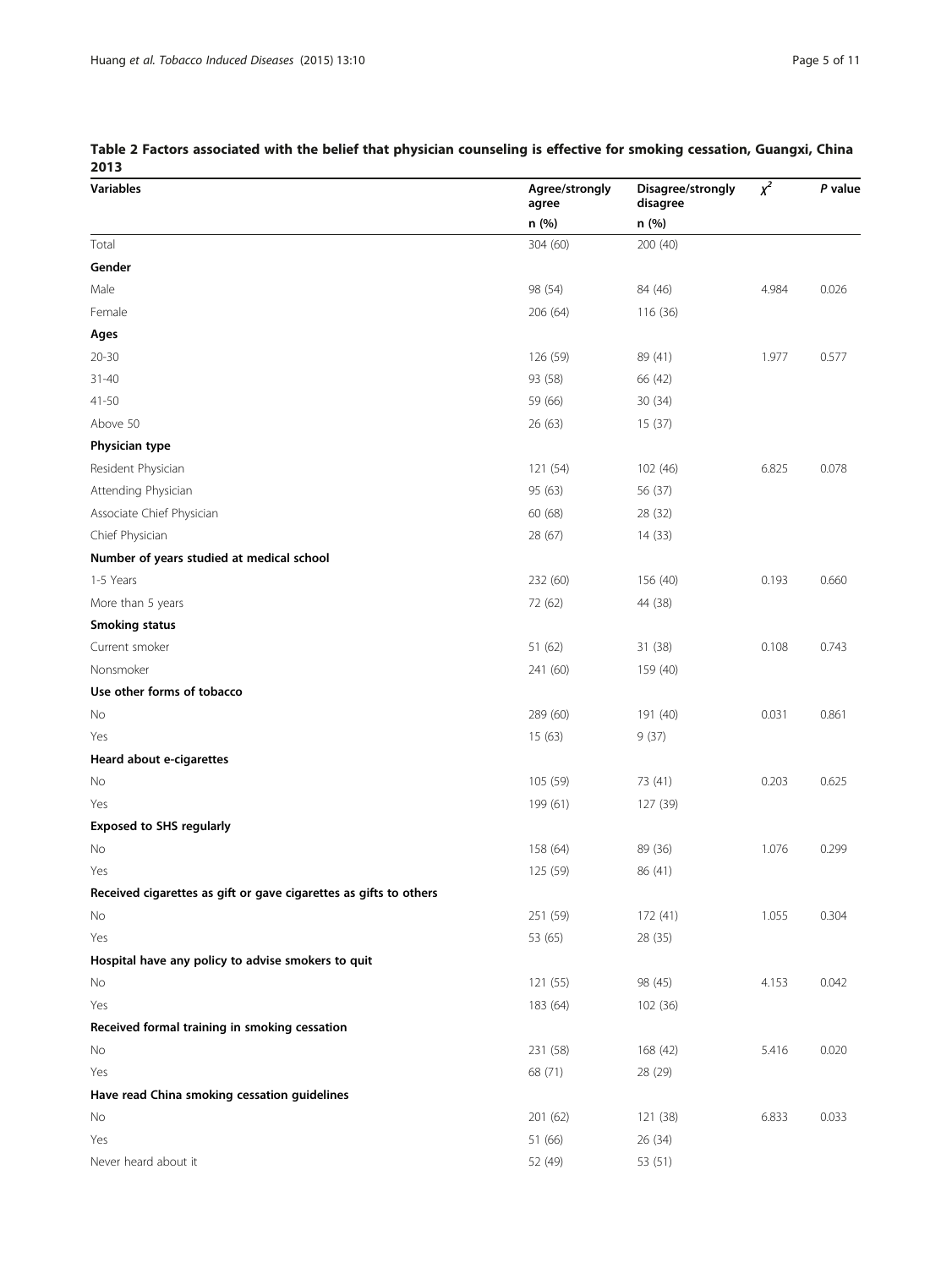## Table 2 Factors associated with the belief that physician counseling is effective for smoking cessation, Guangxi, China 2013 (Continued)

| Have read international (i.e. US, UK) smoking cessation guidelines                                   |          |          |        |       |
|------------------------------------------------------------------------------------------------------|----------|----------|--------|-------|
| No                                                                                                   | 218 (61) | 141 (39) | 1.169  | 0.557 |
| Yes                                                                                                  | 24 (67)  | 12(33)   |        |       |
| Never heard about it                                                                                 | 62 (57)  | 47 (43)  |        |       |
| Other international Guidelines are useful                                                            |          |          |        |       |
| No                                                                                                   | 3(75)    | 1(25)    | 0.361  | 0.835 |
| Yes                                                                                                  | 21 (68)  | 10(32)   |        |       |
| Not sure                                                                                             | 4(80)    | 1(20)    |        |       |
| Believe about the professional responsibility to discuss smoking cessation                           |          |          |        |       |
| Pediatricians                                                                                        | 159 (69) | 70 (31)  | 34.927 | 0.000 |
| <b>Nurses</b>                                                                                        | 107(67)  | 53 (33)  |        |       |
| The parent's primary care doctor                                                                     | 250 (66) | 129 (34) |        |       |
| Others:                                                                                              | 63 (42)  | 87 (58)  |        |       |
| Level of confidence discussing smoking cessation or SHS exposure<br>reduction with patients' parents |          |          |        |       |
| Not at all confident                                                                                 | 21 (32)  | 45 (68)  | 25.771 | 0.000 |
| Very/Somewhat confident                                                                              | 283 (65) | 155 (35) |        |       |
| Believe pediatricians can help patients' parents to stop smoking                                     |          |          |        |       |
| Agree/strongly agree                                                                                 | 216 (77) | 65 (23)  | 72.683 | 0.000 |
| Disagree/strongly disagree                                                                           | 88 (40)  | 135 (60) |        |       |
| I am not familiar with the guidelines for stop smoking                                               |          |          |        |       |
| Agree/strongly agree                                                                                 | 181 (59) | 128(41)  | 1.012  | 0.314 |
| Disagree/strongly disagree                                                                           | 123(63)  | 72 (37)  |        |       |
| Smoking cessation counseling for my patients' parents is not an<br>efficient use of my time          |          |          |        |       |
| Agree/strongly agree                                                                                 | 146 (57) | 110(43)  | 2.347  | 0.126 |
| Disagree/strongly disagree                                                                           | 158 (64) | 90(36)   |        |       |
| I am unaware of the best strategies for helping my patients'<br>parents to stop smoking              |          |          |        |       |
| Agree/strongly agree                                                                                 | 194 (62) | 119 (38) | 0.955  | 0.329 |
| Disagree/strongly disagree                                                                           | 110(58)  | 81 (42)  |        |       |
| Advise patients who smoke to avoid smoking around children                                           |          |          |        |       |
| Agree/strongly agree                                                                                 | 298 (64) | 171 (36) | 29.291 | 0.000 |
| Disagree/strongly disagree                                                                           | 6(17)    | 29 (83)  |        |       |
| Health professionals should routinely ask about their patients<br>smoking habits                     |          |          |        |       |
| Agree/strongly agree                                                                                 | 275 (65) | 150 (35) | 21.816 | 0.000 |
| Disagree/strongly disagree                                                                           | 29 (37)  | 50 (63)  |        |       |
| Heath professionals should routinely advise their smoking<br>patients to quit smoking                |          |          |        |       |
| Agree/strongly agree                                                                                 | 275 (69) | 123(31)  | 60.920 | 0.000 |
| Disagree/strongly disagree                                                                           | 29 (27)  | 77 (73)  |        |       |
| My current knowledge is sufficient for helping patients to stop smoking                              |          |          |        |       |
| Agree/strongly agree                                                                                 | 70 (81)  | 17 (19)  | 17.823 | 0.000 |
| Disagree/strongly disagree                                                                           | 234 (56) | 183 (44) |        |       |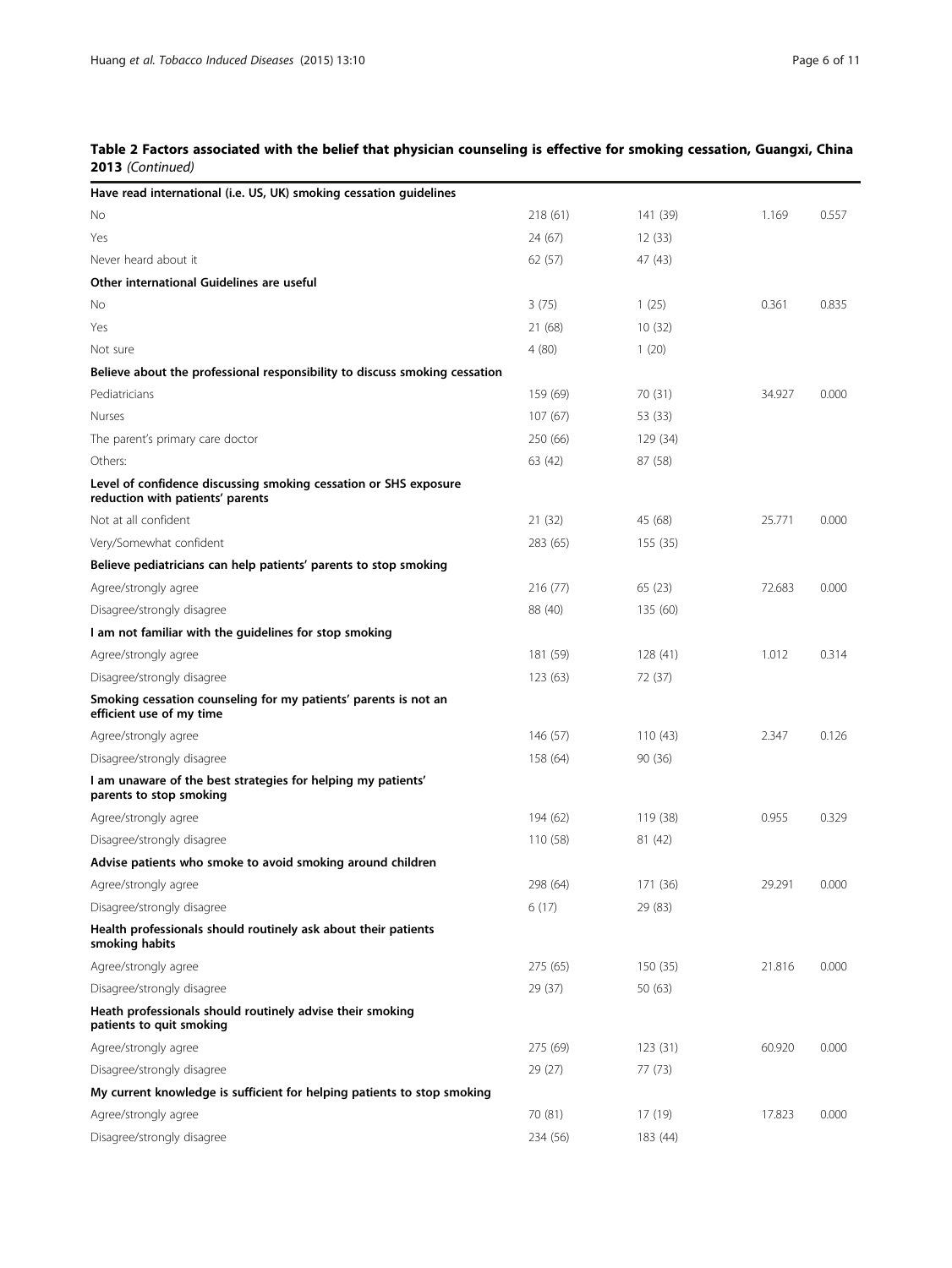| I can assess a smoker's different stages of readiness to quit |          |          |       |       |
|---------------------------------------------------------------|----------|----------|-------|-------|
| Agree/strongly agree                                          | 61(75)   | 21(25)   | 8.103 | 0.004 |
| Disagree/strongly disagree                                    | 243 (58) | 179 (42) |       |       |

<span id="page-6-0"></span>Table 2 Factors associated with the belief that physician counseling is effective for smoking cessation, Guangxi, China 2013 (Continued)

and rarely were told by their child's pediatricians to quit smoking.

Our findings show that about half of the pediatricians did not believe the fact that smoking cessation counseling and medication are effective in promoting smoking cessation. Evidence suggests that counseling [[19,20\]](#page-10-0) and cessation medications [[21](#page-10-0)-[25\]](#page-10-0) are effective for smoking cessation. Factors that were associated with pediatricians' beliefs included individual characteristics (i.e. female gender, perceived knowledge), clinical practice (i.e. receiving cessation training, advising to quit) and health system (i.e. hospital policy to ask about smoking) related factors. However, many other factors could influence these beliefs among the pediatricians. An earlier survey in China showed that, through creating smoke-free hospital activities, the rate of often asking patients' smoking status increased from 55.0% to 68.9%, the rate of often advising patients to quit smoking from 67.8% to 77.3% [[26](#page-10-0)]. The same study also reported higher confidence to provide smoking cessation service among physicians who received training on tobacco use prevention and cessation [\[26\]](#page-10-0).

The low perceived effectiveness of counseling and medications for smoking cessation among Chinese pediatricians are not supported by the current evidence which suggests that these are effective intervention strategies [[27](#page-10-0)-[29\]](#page-10-0). The scarcity of smoking cessation services within

| Table 3 Multinomial logistic regression analysis on factors associated with the belief that physician counseling is |  |
|---------------------------------------------------------------------------------------------------------------------|--|
| effective for smoking cessation                                                                                     |  |

| <b>Variables</b>                                                                                     | Agree/strongly<br>agree | Disagree/strongly<br>disagree | <b>Odds ratio</b>            | P value |
|------------------------------------------------------------------------------------------------------|-------------------------|-------------------------------|------------------------------|---------|
|                                                                                                      | n(%)                    | n(%)                          | (95% confidence<br>interval) |         |
| Believe about the professional responsibility to discuss smoking<br>cessation                        |                         |                               |                              |         |
| Pediatricians                                                                                        | 159 (69)                | 70 (31)                       | 1.855                        | 0.042   |
| Nurses                                                                                               | 107(67)                 | 53 (33)                       | $(1.024 - 3.362)$            |         |
| The parent's primary care doctor                                                                     | 250 (66)                | 129 (34)                      |                              |         |
| Others:                                                                                              | 63 (42)                 | 87 (58)                       |                              |         |
| Level of confidence discussing smoking cessation or SHS exposure<br>reduction with patients' parents |                         |                               |                              |         |
| Not at all confident                                                                                 | 21(32)                  | 45 (68)                       | 3.800                        | 0.005   |
| Very/Somewhat confident                                                                              | 283 (65)                | 155 (35)                      | $(1.510 - 9.566)$            |         |
| Health professionals should routinely ask about their patients<br>smoking habits                     |                         |                               |                              |         |
| Agree/strongly agree                                                                                 | 275 (65)                | 150 (35)                      | 3.395                        | 0.002   |
| Disagree/strongly disagree                                                                           | 29 (37)                 | 50(63)                        | $(1.591 - 7.244)$            |         |
| Heath professionals should routinely advise their smoking patients<br>to quit smoking                |                         |                               |                              |         |
| Agree/strongly agree                                                                                 | 275 (69)                | 123(31)                       | 4.129                        | 0.000   |
| Disagree/strongly disagree                                                                           | 29 (27)                 | 77(73)                        | $(2.100 - 8.120)$            |         |
| My current knowledge is sufficient for helping patients to stop smoking                              |                         |                               |                              |         |
| Agree/strongly agree                                                                                 | 70 (81)                 | 17 (19)                       | 6.015                        | 0.000   |
| Disagree/strongly disagree                                                                           | 234 (56)                | 183 (44)                      | $(2.366 - 15.293)$           |         |
| I can assess a smoker's different stages of readiness to quit                                        |                         |                               |                              |         |
| Agree/strongly agree                                                                                 | 61(75)                  | 21(25)                        | 3.613                        | 0.003   |
| Disagree/strongly disagree                                                                           | 243 (58)                | 179 (42)                      | $(1.540 - 8.475)$            |         |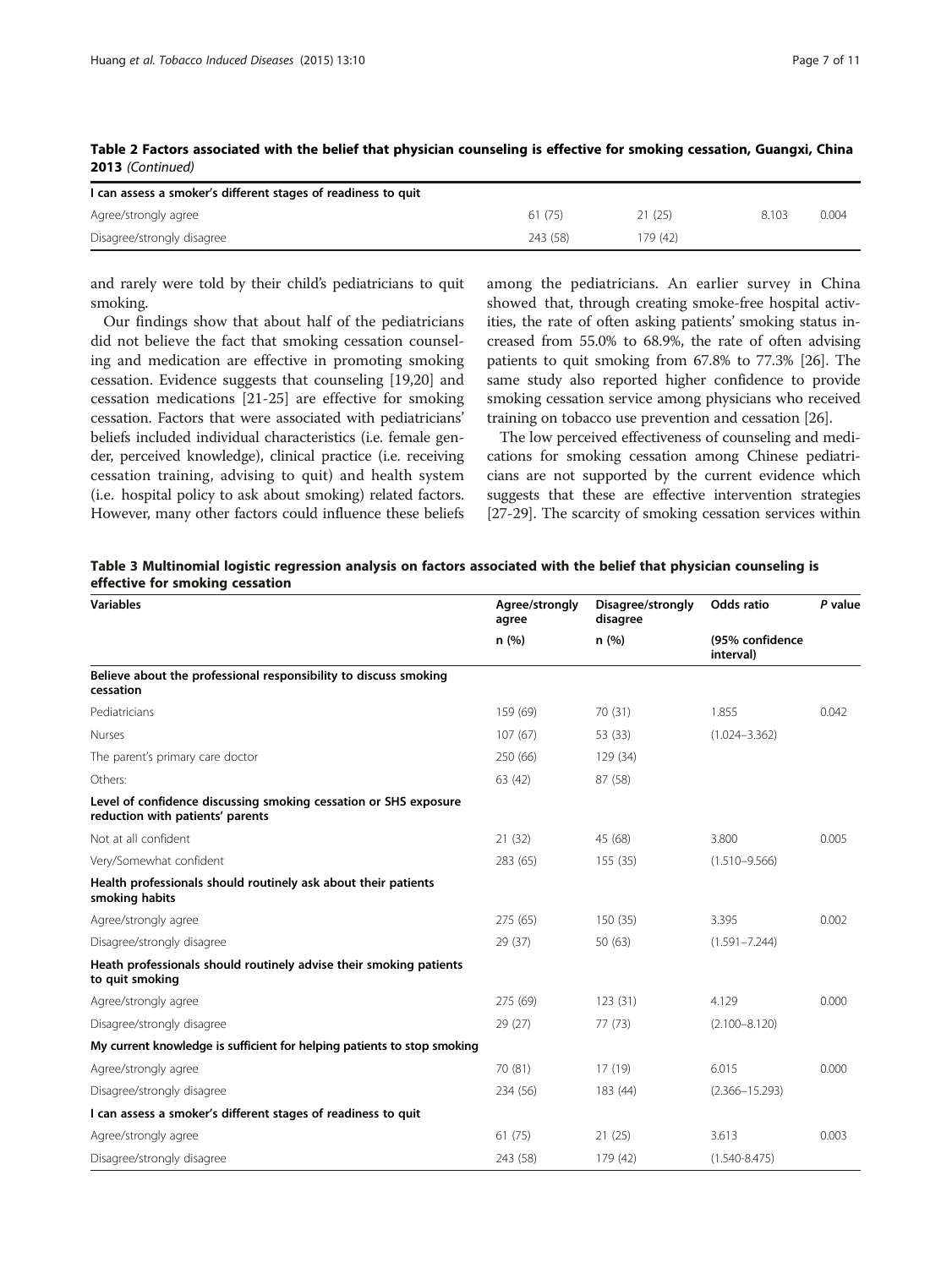| <b>Variables</b>                                                  | agree    | Agree/strongly Disagree/strongly $\chi^2$<br>disagree |              | P value |
|-------------------------------------------------------------------|----------|-------------------------------------------------------|--------------|---------|
|                                                                   | n (%)    | n (%)                                                 |              |         |
| Total                                                             | 266 (53) | 238 (47)                                              |              |         |
| Gender                                                            |          |                                                       |              |         |
| Male                                                              | 86 (47)  | 96 (53)                                               | 3.489        | 0.062   |
| Female                                                            | 180 (56) | 142 (44)                                              |              |         |
| Ages                                                              |          |                                                       |              |         |
| $20 - 30$                                                         | 107 (50) | 108 (50)                                              | 3.756        | 0.289   |
| $31 - 40$                                                         | 93 (59)  | 66 (41)                                               |              |         |
| 41-50                                                             | 43 (48)  | 46 (52)                                               |              |         |
| Above 50                                                          | 23 (56)  | 18 (44)                                               |              |         |
| Physician type                                                    |          |                                                       |              |         |
| Resident Physician                                                | 116 (52) | 107 (48)                                              | 3.392        | 0.335   |
| Attending Physician                                               | 84 (56)  | 67 (44)                                               |              |         |
| Associate Chief Physician                                         | 49 (56)  | 39 (44)                                               |              |         |
| Chief Physician                                                   | 17(41)   | 25 (59)                                               |              |         |
| Number of years studied at medical school                         |          |                                                       |              |         |
| 1-5 Years                                                         | 207 (53) | 181 (47)                                              | 0.222        | 0.638   |
| More than 5 years                                                 | 59 (51)  | 57 (49)                                               |              |         |
| <b>Smoking status</b>                                             |          |                                                       |              |         |
| Current smoker                                                    | 42 (51)  | 40 (49)                                               | 0.251        | 0.616   |
| Nonsmoker                                                         | 217 (54) | 183 (46)                                              |              |         |
| Use other forms of tobacco                                        |          |                                                       |              |         |
| No                                                                | 251 (52) | 229 (48)                                              | 0.956        | 0.328   |
| Yes                                                               | 15(63)   | 9(37)                                                 |              |         |
| Heard about e-cigarettes                                          |          |                                                       |              |         |
| No                                                                | 88 (49)  | 90(51)                                                | 1.231        | 0.267   |
| Yes                                                               | 178 (55) | 148 (45)                                              |              |         |
| <b>Exposed to SHS regularly</b>                                   |          |                                                       |              |         |
| No                                                                | 124 (50) | 123 (50)                                              | 0.843        | 0.358   |
| Yes                                                               | 115 (55) | 96 (45)                                               |              |         |
| Received cigarettes as gift or gave cigarettes as gifts to others |          |                                                       |              |         |
| No.                                                               | 225 (53) | 198 (47)                                              | 0.181        | 0.671   |
| Yes                                                               | 41 (51)  | 40 (49)                                               |              |         |
| Hospital have any policy to advise smokers to quit                |          |                                                       |              |         |
| No                                                                | 106 (48) | 113 (52)                                              | 2.976        | 0.085   |
| Yes                                                               | 160 (56) | 125 (44)                                              |              |         |
| Received formal training in smoking cessation                     |          |                                                       |              |         |
| No.                                                               | 199 (50) | 200 (50)                                              | 6.716        | 0.010   |
| Yes                                                               | 62 (65)  | 34 (35)                                               |              |         |
| Have read China smoking cessation guidelines                      |          |                                                       |              |         |
| No                                                                | 172 (53) | 150 (47)                                              | 11.538 0.003 |         |
| Yes                                                               | 51 (66)  | 26 (34)                                               |              |         |
| Never heard about it                                              | 43 (41)  | 62 (59)                                               |              |         |
|                                                                   |          |                                                       |              |         |

## <span id="page-7-0"></span>Table 4 Factors associated with the belief that pharmacological products are effective for smoking cessation, Guangxi, China 2013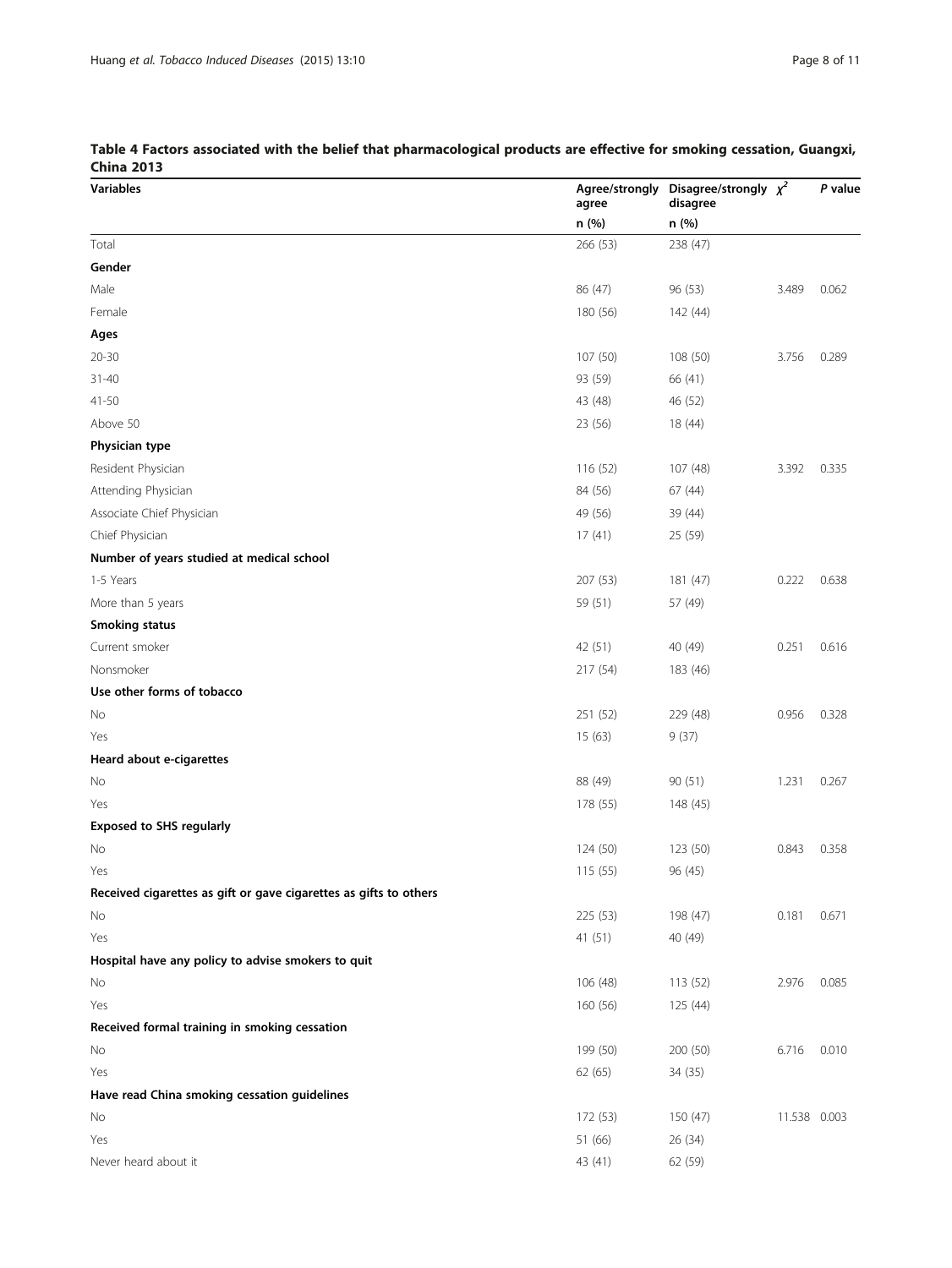## Table 4 Factors associated with the belief that pharmacological products are effective for smoking cessation, Guangxi, China 2013 (Continued)

| Have read international (i.e. US, UK) smoking cessation guidelines                                   |          |          |              |       |
|------------------------------------------------------------------------------------------------------|----------|----------|--------------|-------|
| Νo                                                                                                   | 193 (54) | 166 (46) | 2.711        | 0.258 |
| Yes                                                                                                  | 22(61)   | 14 (39)  |              |       |
| Never heard about it                                                                                 | 51 (47)  | 58 (53)  |              |       |
| Other international Guidelines are useful                                                            |          |          |              |       |
| Νo                                                                                                   | 3(75)    | 1(25)    | 3.972        | 0.137 |
| Yes                                                                                                  | 20(65)   | 11(35)   |              |       |
| Not sure                                                                                             | 1(20)    | 4(80)    |              |       |
| Believe about the professional responsibility to discuss smoking cessation                           |          |          |              |       |
| Pediatricians                                                                                        | 115(50)  | 114(50)  | 6.821        | 0.078 |
| Nurses                                                                                               | 82 (51)  | 78 (49)  |              |       |
| The parent's primary care doctor                                                                     | 209 (55) | 170 (45) |              |       |
| Others:                                                                                              | 64 (43)  | 86 (57)  |              |       |
| Level of confidence discussing smoking cessation or SHS exposure reduction<br>with patients' parents |          |          |              |       |
| Not at all confident                                                                                 | 25 (38)  | 41 (62)  | 6.764        | 0.009 |
| Very/Somewhat confident                                                                              | 241 (55) | 197 (45) |              |       |
| Believe pediatricians can help patients' parents to stop smoking                                     |          |          |              |       |
| Agree/strongly agree                                                                                 | 188 (67) | 93 (33)  | 50.849 0.000 |       |
| Disagree/strongly disagree                                                                           | 78 (35)  | 145 (65) |              |       |
| I am not familiar with the guidelines for stop smoking                                               |          |          |              |       |
| Agree/strongly agree                                                                                 | 166 (54) | 143 (46) | 0.286        | 0.593 |
| Disagree/strongly disagree                                                                           | 100(51)  | 95 (49)  |              |       |
| Smoking cessation counseling for my patients' parents is not an efficient use<br>of my time          |          |          |              |       |
| Agree/strongly agree                                                                                 | 130 (51) | 126 (49) | 0.832        | 0.362 |
| Disagree/strongly disagree                                                                           | 136 (55) | 112 (45) |              |       |
| I am unaware of the best strategies for helping my patients' parents to stop smoking                 |          |          |              |       |
| Agree/strongly agree                                                                                 | 169 (54) | 144 (46) | 0.490        | 0.484 |
| Disagree/strongly disagree                                                                           | 97 (50)  | 94 (50)  |              |       |
| Advise patients who smoke to avoid smoking around children                                           |          |          |              |       |
| Agree/strongly agree                                                                                 | 258 (55) | 211 (45) | 13.510 0.000 |       |
| Disagree/strongly disagree                                                                           | 8(23)    | 27 (77)  |              |       |
| Health professionals should routinely ask about their patients smoking habits                        |          |          |              |       |
| Agree/strongly agree                                                                                 | 237 (59) | 166 (41) | 29.351 0.000 |       |
| Disagree/strongly disagree                                                                           | 29 (29)  | 72 (71)  |              |       |
| Heath professionals should routinely advise their smoking patients to quit smoking                   |          |          |              |       |
| Agree/strongly agree                                                                                 | 241 (61) | 157 (39) | 45.900 0.000 |       |
| Disagree/strongly disagree                                                                           | 25(24)   | 81 (76)  |              |       |
| My current knowledge is sufficient for helping patients to stop smoking                              |          |          |              |       |
| Agree/strongly agree                                                                                 | 64 (74)  | 23(26)   | 18.228 0.000 |       |
| Disagree/strongly disagree                                                                           | 202 (48) | 215 (52) |              |       |
| I can assess a smoker's different stages of readiness to quit                                        |          |          |              |       |
| Agree/strongly agree                                                                                 | 55 (67)  | 27(33)   | 8.137        | 0.004 |
| Disagree/strongly disagree                                                                           | 210 (50) | 211 (50) |              |       |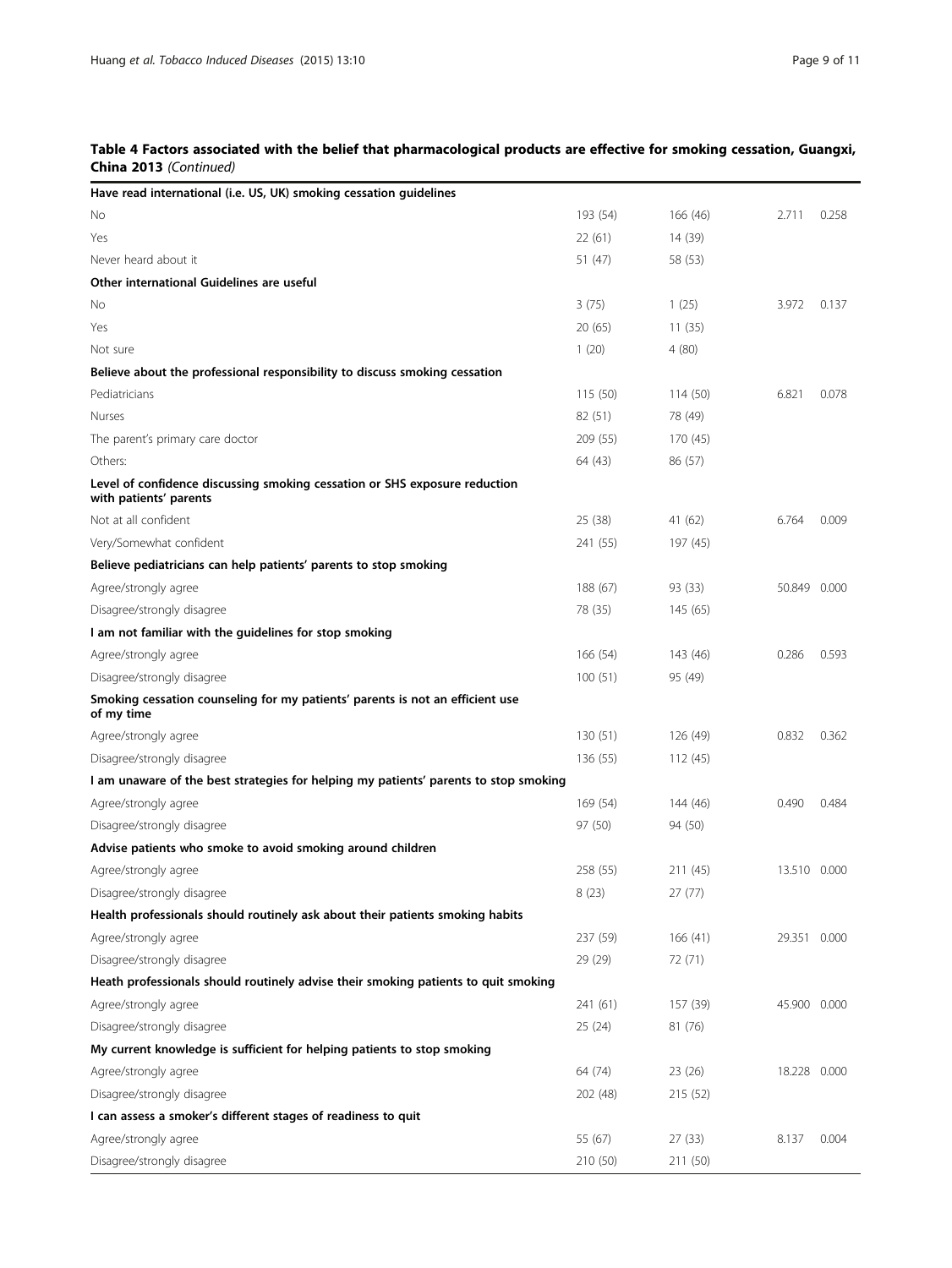| <b>Variables</b>                                                                                     | Agree/strongly<br>agree | Disagree/strongly<br>disagree | Odds ratio                   | P value |
|------------------------------------------------------------------------------------------------------|-------------------------|-------------------------------|------------------------------|---------|
|                                                                                                      | n(%)                    | n(%)                          | (95% confidence<br>interval) |         |
| Level of confidence discussing smoking cessation or SHS exposure<br>reduction with patients' parents |                         |                               |                              |         |
| Not at all confident                                                                                 | 25 (38)                 | 41 (62)                       | 2.018                        | 0.006   |
| Very/Somewhat confident                                                                              | 241 (55)                | 197 (45)                      | $(1.492 - 4.655)$            |         |
| Believe pediatricians can help patients' parents to stop smoking                                     |                         |                               |                              |         |
| Agree/strongly agree                                                                                 | 188 (67)                | 93 (33)                       | 3.520                        | 0.001   |
| Disagree/strongly disagree                                                                           | 78 (35)                 | 145 (65)                      | $(1.731 - 7.924)$            |         |
| Health professionals should routinely ask about their patients<br>smoking habits                     |                         |                               |                              |         |
| Agree/strongly agree                                                                                 | 237 (59)                | 166(41)                       | 3.685                        | 0.000   |
| Disagree/strongly disagree                                                                           | 29 (29)                 | 72 (71)                       | $(1.429 - 8.306)$            |         |
| Heath professionals should routinely advise their smoking patients<br>to quit smoking                |                         |                               |                              |         |
| Agree/strongly agree                                                                                 | 241 (61)                | 157 (39)                      | 5.833                        | 0.000   |
| Disagree/strongly disagree                                                                           | 25(24)                  | 81 (76)                       | $(2.072 - 11.448)$           |         |
| My current knowledge is sufficient for helping patients to stop smoking                              |                         |                               |                              |         |
| Agree/strongly agree                                                                                 | 64 (74)                 | 23(26)                        | 4.156                        | 0.000   |
| Disagree/strongly disagree                                                                           | 202 (48)                | 215 (52)                      | $(1.629 - 9.588)$            |         |
| I can assess a smoker's different stages of readiness to quit                                        |                         |                               |                              |         |
| Agree/strongly agree                                                                                 | 55 (67)                 | 27(33)                        | 3.577                        | 0.001   |
| Disagree/strongly disagree                                                                           | 210 (50)                | 211 (50)                      | $(1.605 - 8.184)$            |         |

<span id="page-9-0"></span>

| Table 5 Multinomial logistic regression analysis on factors associated with the belief that pharmacological products |  |  |  |
|----------------------------------------------------------------------------------------------------------------------|--|--|--|
| are effective for smoking cessation                                                                                  |  |  |  |

the Chinese hospitals and the unavailability of cessation medications contributed significantly to possessing such beliefs among the pediatricians. It may be the fact that pediatricians were reluctant to know more about the effectiveness of these intervention modalities (i.e. counseling and medication) as they will not utilize these in their clinical practice. If these modalities for smoking cessation are to be fully implemented within the healthcare system, physicians need to be trained and aware of their effectiveness. At the same time, the Chinese healthcare system needs to realize the need for smoking cessation services with provision for medications. In this study, receiving formal training in smoking cessation or reading China smoking cessation guidelines were associated with the belief that cessation counseling and pharmacological products were effective.

## Limitations

Several factors may limit the generalizability of the findings. First, the sample may not be representative of the whole pediatric population in China. Second, although it is expected that the characteristics of pediatricians working in all the similar grade level hospitals would be similar, there may be regional variations. However, responses to key items did not differ as a function of hospital type or physician type so this is unlikely to have affected the results. Third, one might expect that attitudes would change over time as more information about the smoking cessation intervention was available in China since this study was conducted. A follow-up survey may examine the changes of beliefs over time.

#### Conclusion

The findings suggest that a substantial proportion of Chinese pediatricians believed that cessation counseling and medications are not effective, which is not supported by current evidence in the field. Several factors including individual, practice level and health system level characteristics were associated with their belief regarding the effectiveness of cessation counseling and medications. Perceived effectiveness of cessation counseling and medication may affect pediatricians' clinical practice and recommendations for tobacco use reduction and cessation. Therefore, training efforts are needed to influence pediatricians' beliefs about the available evidence-based interventions (i.e., counseling and medications). At the same